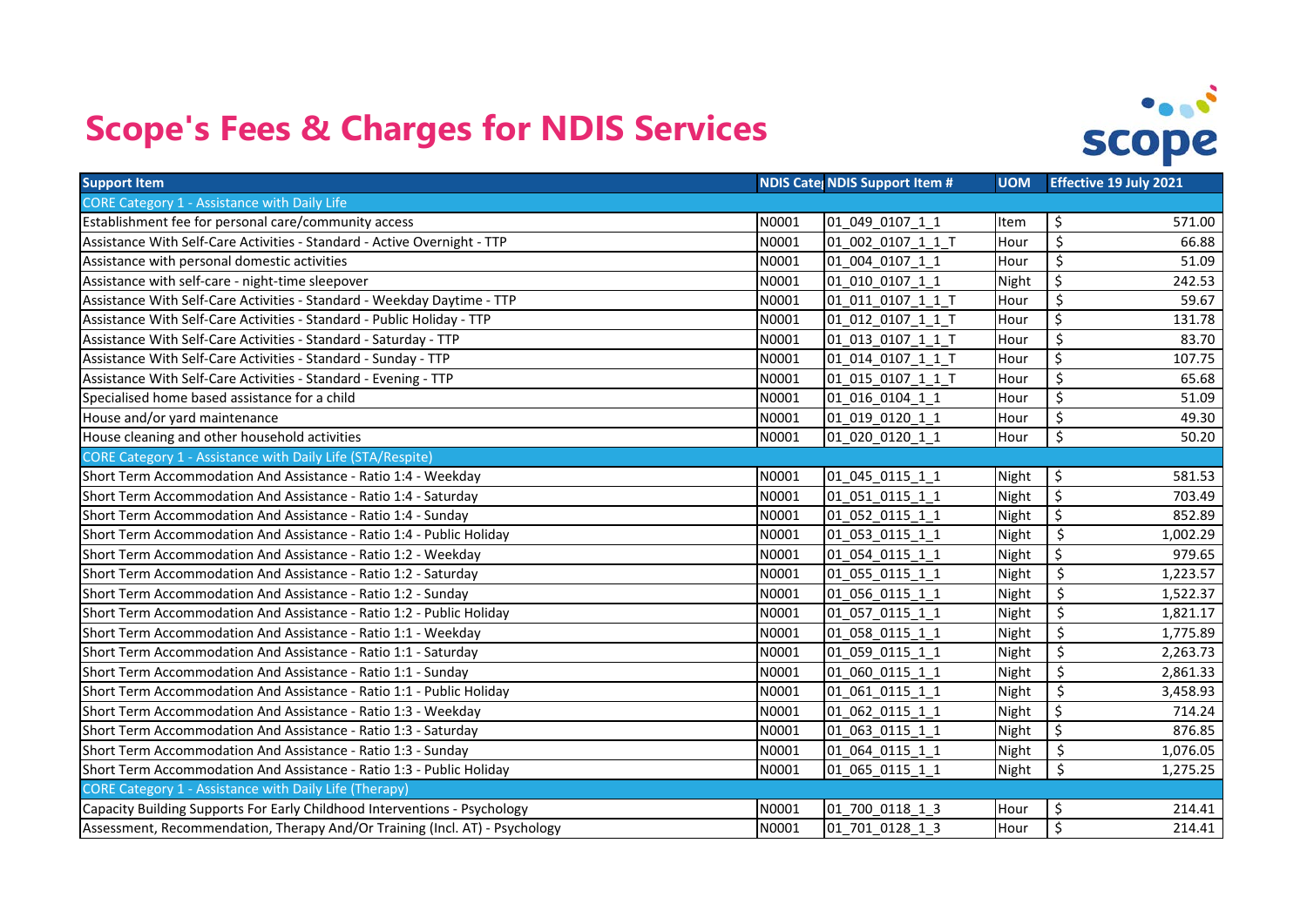| <b>Support Item</b>                                                            |       | <b>NDIS Cate NDIS Support Item #</b> | <b>UOM</b> | <b>Effective 19 July 2021</b>      |
|--------------------------------------------------------------------------------|-------|--------------------------------------|------------|------------------------------------|
| Capacity Building Supports For Early Childhood Interventions - Physiotherapy   | N0001 | 01 720 0118 1 3                      | Hour       | \$<br>193.99                       |
| Assessment, Recommendation, Therapy And/Or Training (Incl. AT) - Physiotherapy | N0001 | 01_721_0128_1_3                      | Hour       | $\overline{\mathcal{S}}$<br>193.99 |
| Capacity Building Supports For Early Childhood Interventions - Other Therapy   | N0001 | 01 740 0118 1 3                      | Hour       | \$<br>193.99                       |
| Assessment, Recommendation, Therapy And/Or Training (Incl. AT) - Other Therapy | N0001 | 01 741 0128 1 3                      | Hour       | \$<br>193.99                       |
| CORE Category 1 - Assistance with Daily Life (Supported Independent Living)    |       |                                      |            |                                    |
| Assistance in Supported independent Living - Standard - Weekday Daytime        | N0001 | 01_801_0115_1_1                      | Hour       | \$<br>57.10                        |
| Assistance in Supported independent Living - Standard - Weekday Evening        | N0001 | 01_802_0115_1_1                      | Hour       | \$<br>62.85                        |
| Assistance in Supported independent Living - Standard - Weekday Night          | N0001 | 01 803 0115 1 1                      | Hour       | \$<br>64.00                        |
| Assistance in Supported independent Living - Standard - Saturday               | N0001 | 01 804 0115 1 1                      | Hour       | \$<br>80.10                        |
| Assistance in Supported independent Living - Standard - Sunday                 | N0001 | 01 805 0115 1 1                      | Hour       | \$<br>103.11                       |
| Assistance in Supported independent Living - Standard - Public Holiday         | N0001 | 01 806 0115 1 1                      | Hour       | \$<br>126.11                       |
| Assistance in Supported Independent Living - High Intensity -WeekdayDaytime    | N0001 | 01_811_0115_1_1                      | Hour       | \$<br>61.79                        |
| Assistance in Supported Independent Living - High Intensity - Weekday Evening  | N0001 | 01_812_0115_1_1                      | Hour       | \$<br>68.01                        |
| Assistance in Supported Independent Living - High Intensity - Weekday Night    | N0001 | 01_813_0115_1_1                      | Hour       | $\zeta$<br>69.26                   |
| Assistance in Supported Independent Living - High Intensity - Saturday         | N0001 | 01_814_0115_1_1                      | Hour       | $\overline{\mathsf{S}}$<br>86.68   |
| Assistance in Supported Independent Living - High Intensity - Sunday           | N0001 | 01 815 0115 1 1                      | Hour       | \$<br>111.58                       |
| Assistance in Supported Independent Living - High Intensity - PublicHoliday    | N0001 | 01 816 0115 1 1                      | Hour       | \$<br>136.48                       |
| Assistance in Supported independent Living - Night-Time Sleepover              | N0001 | 01_832_0115_1_1                      | Each       | \$<br>242.53                       |
| <b>CORE Category 2 - Transport</b>                                             |       |                                      |            |                                    |
| Specialised transport to school/educational facility/employment/community      | N0002 | 02_050_0108_1_1                      | Day        | quotable                           |
| <b>CORE Category 3 - Consumables</b>                                           |       |                                      |            |                                    |
| Low Cost AT For Personal Mobility                                              | N0003 | 03 120000911 0105 1 1 Unit           |            | \$<br>1.00                         |
| Low Cost AT For Vision Related AT                                              | N0003 | 03 220300911_0113_1_1 Unit           |            | \$<br>1.00                         |
| Low Cost AT For Communication Or Cognitive Support                             | N0003 | 03 222100911 0124 1 1 Unit           |            | \$<br>1.00                         |
| High Cost Disability-Related Health Consumables                                | N0003 | 03 040000111 0103 1 1 Unit           |            | quotable                           |
| CORE Category 4 - Assistance with Social & Community Participation             |       |                                      |            |                                    |
| Access Community, Social And Rec Activities - Standard - Public Holiday - TTP  | N0004 | 04_102_0125_6_1_T                    | Hour       | \$<br>131.78                       |
| Access Community, Social And Rec Activities - Standard - Evening - TTP         | N0004 | 04_103_0125_6_1_T                    | Hour       | \$<br>65.68                        |
| Access Community, Social And Rec Activities - Standard - Weekday Daytime - TTP | N0004 | 04 104 0125 6 1 T                    | Hour       | \$<br>59.67                        |
| Access Community, Social And Rec Activities - Standard - Saturday - TTP        | N0004 | 04 105 0125 6 1 T                    | Hour       | \$<br>83.70                        |
| Access Community, Social And Rec Activities - Standard - Sunday - TTP          | N0004 | 04 106 0125 6 1 T                    | Hour       | \$<br>107.75                       |
| Group based community, social and recreational activities - weekdays (1E:2C)   | N0004 | 04 111 0136 6 1 T                    | Hour       | \$<br>33.42                        |
| Group Activities In The Community - 1:2 - Standard - Saturday - TTP            | N0004 | 04_112_0136_6_1_T                    | Hour       | \$<br>46.87                        |
| Group Activities In The Community - 1:2 - Standard - Sunday - TTP              | N0004 | 04_113_0136_6_1_T                    | Hour       | \$<br>60.34                        |
| Group Activities In The Community - 1:2 - Standard - Evening - TTP             | N0004 | 04 114 0136 6 1 T                    | Hour       | \$<br>36.78                        |
| Group Activities In The Community - 1:2 - Complex - Weekday Daytime - TTP      | N0004 | 04 116 0104 6 1 T                    | Hour       | \$<br>36.04                        |
| Group Activities In The Community - 1:2 - Complex - Saturday - TTP             | N0004 | 04 117 0104 6 1 T                    | Hour       | \$<br>50.56                        |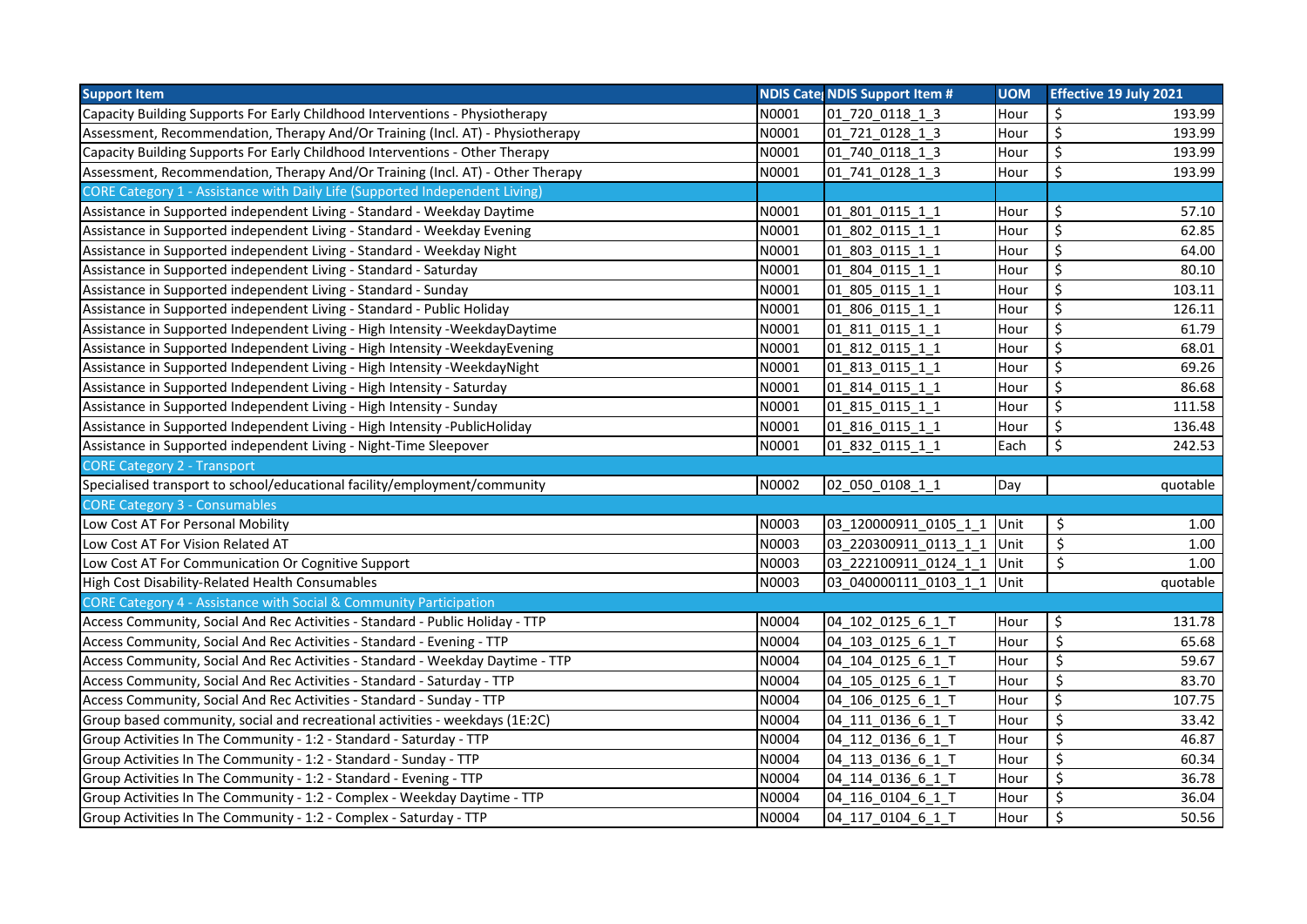| <b>Support Item</b>                                                        |       | <b>NDIS Cate NDIS Support Item #</b> | <b>UOM</b> | <b>Effective 19 July 2021</b> |
|----------------------------------------------------------------------------|-------|--------------------------------------|------------|-------------------------------|
| Group Activities In The Community - 1:2 - Complex - Sunday - TTP           | N0004 | 04 118 0104 6 1 T                    | Hour       | \$<br>65.08                   |
| Group Activities In The Community - 1:2 - Complex - Evening - TTP          | N0004 | 04 119 0104 6 1 T                    | Hour       | \$<br>39.67                   |
| Group Activities In The Community - 1:3 - Standard - Weekday Daytime - TTP | N0004 | 04 120 0136 6 1 T                    | Hour       | \$<br>24.66                   |
| Group Activities In The Community - 1:3 - Standard - Saturday - TTP        | N0004 | 04_121_0136_6_1_T                    | Hour       | \$<br>34.60                   |
| Group Activities In The Community - 1:3 - Standard - Sunday - TTP          | N0004 | 04_122_0136_6_1_T                    | Hour       | \$<br>44.54                   |
| Group Activities In The Community - 1:3 - Standard - Evening - TTP         | N0004 | 04 123 0136 6 1 T                    | Hour       | \$<br>27.15                   |
| Group Activities In The Community - 1:3 - Complex - Weekday Daytime - TTP  | N0004 | 04 124 0104 6 1 T                    | Hour       | \$<br>26.60                   |
| Group Activities In The Community - 1:3 - Complex - Saturday - TTP         | N0004 | 04 125 0104 6 1 T                    | Hour       | \$<br>37.32                   |
| Group Activities In The Community - 1:3 - Complex - Sunday - TTP           | N0004 | 04 126 0104 6 1 T                    | Hour       | \$<br>48.04                   |
| Group Activities In The Community - 1:3 - Complex - Evening - TTP          | N0004 | 04 127 0104 6 1 T                    | Hour       | \$<br>29.28                   |
| Group Activities In The Community - 1:4 - Standard - Weekday Daytime - TTP | N0004 | 04_136_0136_6_1_T                    | Hour       | \$<br>20.29                   |
| Group Activities In The Community - 1:4 - Standard - Evening - TTP         | N0004 | 04 137 0136 6 1 T                    | Hour       | \$<br>22.33                   |
| Group Activities In The Community - 1:4 - Standard - Saturday - TTP        | N0004 | 04 138 0136 6 1 T                    | Hour       | \$<br>28.46                   |
| Group Activities In The Community - 1:4 - Standard - Sunday - TTP          | N0004 | 04_139_0136_6_1_T                    | Hour       | \$<br>36.64                   |
| Group Activities In The Community - 1:4 - Standard - Public Holiday - TTP  | N0004 | 04_140_0136_6_1_T                    | Hour       | \$<br>44.81                   |
| Group Activities In The Community - 1:5 - Standard - Weekday Daytime - TTP | N0004 | 04_141_0136_6_1_T                    | Hour       | \$<br>17.66                   |
| Group Activities In The Community - 1:5 - Standard - Evening - TTP         | N0004 | 04 142 0136 6 1 T                    | Hour       | \$<br>19.44                   |
| Group Activities In The Community - 1:5 - Standard - Saturday - TTP        | N0004 | 04 143 0136 6 1 T                    | Hour       | \$<br>24.78                   |
| Group Activities In The Community - 1:5 - Standard - Sunday - TTP          | N0004 | 04_144_0136_6_1_T                    | Hour       | \$<br>31.89                   |
| Group Activities In The Community - 1:5 - Standard - Public Holiday - TTP  | N0004 | 04_145_0136_6_1_T                    | Hour       | \$<br>39.01                   |
| Group Activities In The Community - 1:4 - Complex - Weekday Daytime - TTP  | N0004 | 04 146 0104 6 1 T                    | Hour       | \$<br>21.88                   |
| Group Activities In The Community - 1:4 - Complex - Evening - TTP          | N0004 | 04 147 0104 6 1 T                    | Hour       | \$<br>24.09                   |
| Group Activities In The Community - 1:4 - Complex - Saturday - TTP         | N0004 | 04 148 0104 6 1 T                    | Hour       | \$<br>30.70                   |
| Group Activities In The Community - 1:4 - Complex - Sunday - TTP           | N0004 | 04_149_0104_6_1_T                    | Hour       | \$<br>39.51                   |
| Group Activities In The Community - 1:4 - Complex - Public Holiday - TTP   | N0004 | 04_150_0104_6_1_T                    | Hour       | \$<br>48.33                   |
| Group Activities In The Community - 1:5 - Complex - Weekday Daytime - TTP  | N0004 | 04 151 0104 6 1 T                    | Hour       | \$<br>19.05                   |
| Group Activities In The Community - 1:5 - Complex - Evening - TTP          | N0004 | 04 152 0104 6 1 T                    | Hour       | \$<br>20.97                   |
| Group Activities In The Community - 1:5 - Complex - Saturday - TTP         | N0004 | 04 153 0104 6 1 T                    | Hour       | \$<br>26.72                   |
| Group Activities In The Community - 1:5 - Complex - Sunday - TTP           | N0004 | 04_154_0104_6_1_T                    | Hour       | \$<br>34.40                   |
| Group Activities In The Community - 1:5 - Complex - Public Holiday - TTP   | N0004 | 04 155 0104 6 1 T                    | Hour       | \$<br>42.08                   |
| Group Activities In A Centre - 1:1 - Standard - Weekday Daytime - TTP      | N0004 | 04 160 0136 6 1 T                    | Hour       | \$<br>61.84                   |
| Group Activities In A Centre - 1:1 - Standard - Evening - TTP              | N0004 | 04 161 0136 6 1 T                    | Hour       | \$<br>67.85                   |
| Group Activities In A Centre - 1:1 - Standard - Saturday - TTP             | N0004 | 04 162 0136 6 1 T                    | Hour       | \$<br>85.87                   |
| Group Activities In A Centre - 1:1 - Standard - Sunday - TTP               | N0004 | 04_163_0136_6_1_T                    | Hour       | \$<br>109.92                  |
| Group Activities In A Centre - 1:2 - Standard - Weekday Daytime - TTP      | N0004 | 04_165_0136_6_1_T                    | Hour       | \$<br>35.59                   |
| Group Activities In A Centre - 1:2 - Standard - Evening - TTP              | N0004 | 04 166 0136 6 1 T                    | Hour       | \$<br>38.95                   |
| Group Activities In A Centre - 1:2 - Standard - Saturday - TTP             | N0004 | 04 167 0136 6 1 T                    | Hour       | \$<br>49.04                   |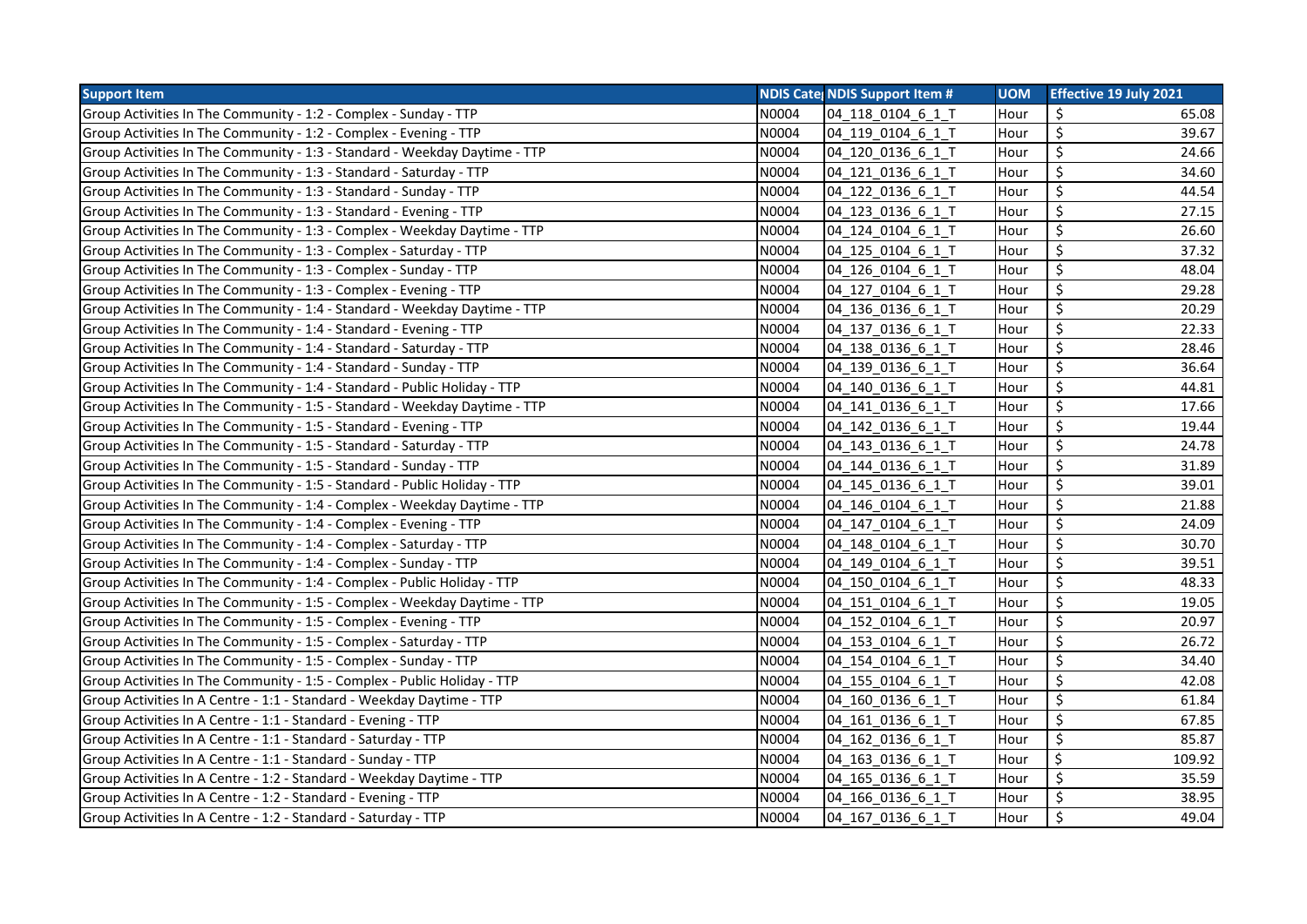| <b>Support Item</b>                                                             |       | <b>NDIS Cates NDIS Support Item #</b> | <b>UOM</b> | <b>Effective 19 July 2021</b> |
|---------------------------------------------------------------------------------|-------|---------------------------------------|------------|-------------------------------|
| Group Activities In A Centre - 1:2 - Standard - Sunday - TTP                    | N0004 | 04_168_0136_6_1_T                     | Hour       | \$<br>62.51                   |
| Group Activities In A Centre - 1:3 - Standard - Weekday Daytime - TTP           | N0004 | 04 170 0136 6 1 T                     | Hour       | \$<br>26.83                   |
| Group Activities In A Centre - 1:3 - Standard - Evening - TTP                   | N0004 | 04_171_0136_6_1_T                     | Hour       | \$<br>29.32                   |
| Group Activities In A Centre - 1:3 - Standard - Saturday - TTP                  | N0004 | 04 172 0136 6 1 T                     | Hour       | \$<br>36.77                   |
| Group Activities In A Centre - 1:3 - Standard - Sunday - TTP                    | N0004 | 04 173 0136 6 1 T                     | Hour       | $\boldsymbol{\zeta}$<br>46.71 |
| Group Activities In A Centre - 1:4 - Standard - Weekday Daytime - TTP           | N0004 | 04 175 0136 6 1 T                     | Hour       | $\boldsymbol{\zeta}$<br>22.46 |
| Group Activities In A Centre - 1:4 - Standard - Evening - TTP                   | N0004 | 04 176 0136 6 1 T                     | Hour       | \$<br>24.50                   |
| Group Activities In A Centre - 1:4 - Standard - Saturday - TTP                  | N0004 | 04_177_0136_6 1 T                     | Hour       | \$<br>30.63                   |
| Group Activities In A Centre - 1:4 - Standard - Sunday - TTP                    | N0004 | 04 178 0136 6 1 T                     | Hour       | $\boldsymbol{\zeta}$<br>38.81 |
| Group Activities In A Centre - 1:4 - Standard - Public Holiday - TTP            | N0004 | 04 179 0136 6 1 T                     | Hour       | \$<br>46.98                   |
| Group Activities In A Centre - 1:5 - Standard - Weekday Daytime - TTP           | N0004 | 04 180 0136 6 1 T                     | Hour       | $\boldsymbol{\zeta}$<br>19.83 |
| Group Activities In A Centre - 1:5 - Standard - Evening - TTP                   | N0004 | 04 181 0136 6 1 T                     | Hour       | \$<br>21.61                   |
| Group Activities In A Centre - 1:5 - Standard - Saturday - TTP                  | N0004 | 04 182 0136 6 1 T                     | Hour       | $\boldsymbol{\zeta}$<br>26.95 |
| Group Activities In A Centre - 1:5 - Standard - Sunday - TTP                    | N0004 | 04 183 0136 6 1 T                     | Hour       | $\boldsymbol{\zeta}$<br>34.06 |
| Group Activities In A Centre - 1:5 - Standard - Public Holiday - TTP            | N0004 | 04 184 0136 6 1 T                     | Hour       | \$<br>41.18                   |
| Group Activities In A Centre - 1:1 - Complex - Weekday Daytime - TTP            | N0004 | 04 185 0104 6 1 T                     | Hour       | \$<br>66.53                   |
| Group Activities In A Centre - 1:1 - Complex - Evening - TTP                    | N0004 | 04 186 0104 6 1 T                     | Hour       | \$<br>73.01                   |
| Group Activities In A Centre - 1:1 - Complex - Saturday - TTP                   | N0004 | 04 187 0104 6 1 T                     | Hour       | \$<br>92.45                   |
| Group Activities In A Centre - 1:1 - Complex - Sunday - TTP                     | N0004 | 04 188 0104 6 1 T                     | Hour       | Ś.<br>118.39                  |
| Group Activities In A Centre - 1:1 - Complex - Public Holiday - TTP             | N0004 | 04 189 0104 6 1 T                     | Hour       | \$<br>144.32                  |
| Group Activities In A Centre - 1:2 - Complex - Weekday Daytime - TTP            | N0004 | 04_190_0104_6 1 T                     | Hour       | \$<br>38.21                   |
| Group Activities In A Centre - 1:2 - Complex - Evening - TTP                    | N0004 | 04 191 0104 6 1 T                     | Hour       | \$<br>41.84                   |
| Group Activities In A Centre - 1:2 - Complex - Saturday - TTP                   | N0004 | 04 192 0104 6 1 T                     | Hour       | \$<br>52.73                   |
| Group Activities In A Centre - 1:2 - Complex - Sunday - TTP                     | N0004 | 04 193 0104 6 1 T                     | Hour       | \$<br>67.25                   |
| Group Activities In A Centre - 1:2 - Complex - Public Holiday - TTP             | N0004 | 04 194 0104 6 1 T                     | Hour       | \$<br>81.77                   |
| Group Activities In A Centre - 1:3 - Complex - Weekday Daytime - TTP            | N0004 | 04 195 0104 6 1 T                     | Hour       | \$<br>28.77                   |
| Group Activities In A Centre - 1:3 - Complex - Evening - TTP                    | N0004 | 04 196 0104 6 1 T                     | Hour       | $\boldsymbol{\zeta}$<br>31.45 |
| Group Activities In A Centre - 1:3 - Complex - Saturday - TTP                   | N0004 | 04 197 0104 6 1 T                     | Hour       | \$<br>39.49                   |
| Group Activities In A Centre - 1:3 - Complex - Sunday - TTP                     | N0004 | 04 198 0104 6 1 T                     | Hour       | $\boldsymbol{\zeta}$<br>50.21 |
| Group Activities In A Centre - 1:3 - Complex - Public Holiday - TTP             | N0004 | 04_199_0104_6_1_T                     | Hour       | \$<br>60.93                   |
| <b>CAPITAL Category 5 - Assistive Technology</b>                                |       |                                       |            |                               |
| Standing And/Or Walking Frame - Child                                           | N0005 | 05 053603131 0103 1 2 Unit            |            | quotable                      |
| Personal Care And Safety Equipment - Other                                      | N0005 | 05 098800044 0103 1 2 Item            |            | quotable                      |
| <b>Walking Frame Or Walker</b>                                                  | N0005 | 05_120606111_0105_1_2 Unit            |            | quotable                      |
| <b>CAPITAL Category 6 - Home</b>                                                |       |                                       |            |                               |
| Specialised Disability Accommodation - Specialist Disability Accommodation      | N0006 | 06_431_0131_2_2                       | Item       | quotable                      |
| Specialised Disability Accommodation - SDA Vacancy - Person-specific adjustment | N0006 | 06_432_0131_2_2                       | Item       | quotable                      |